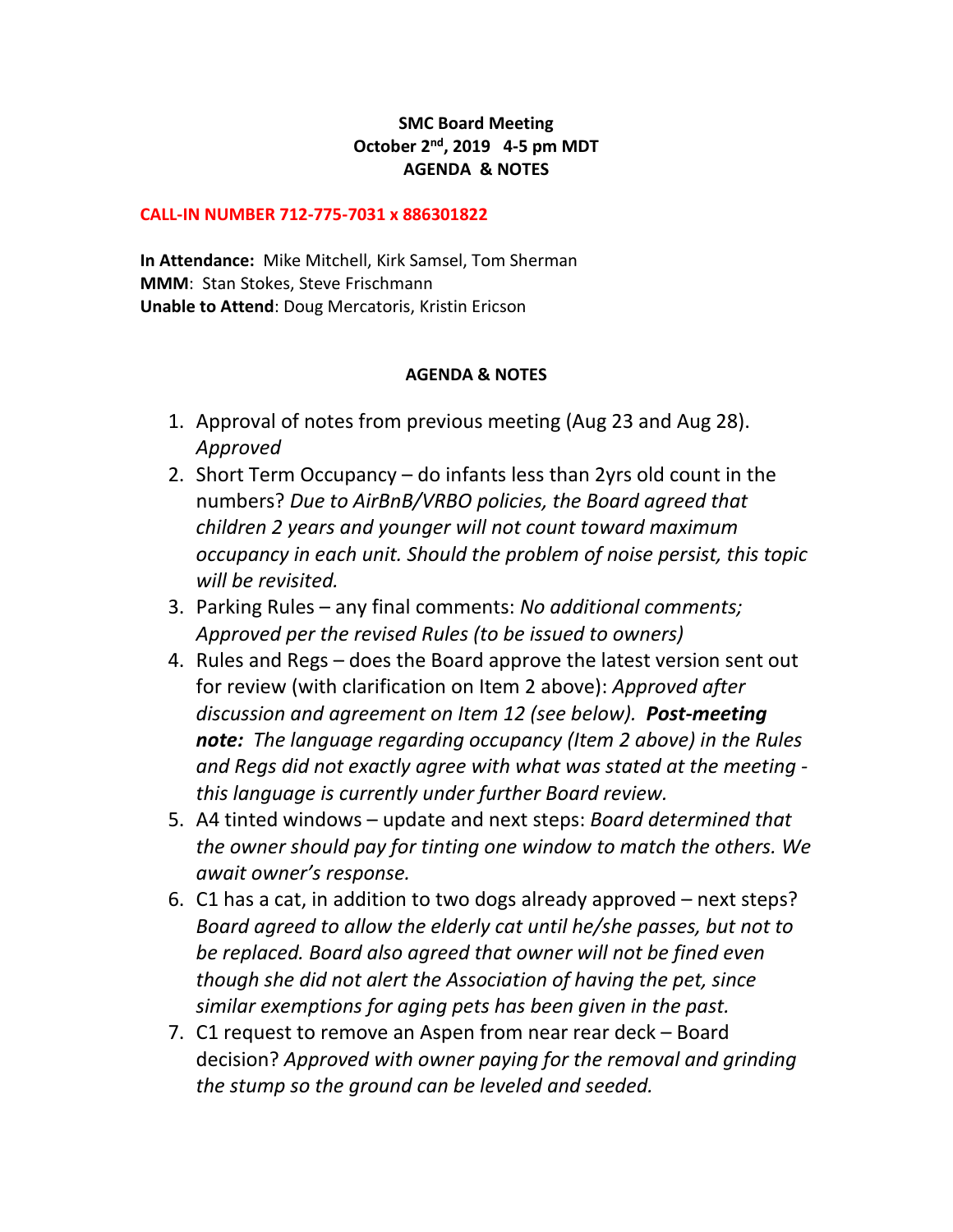- 8. C1 rekeying who pays? *Owner to pay for rekey. Association to buy the equipment needed to make the replacements and will charge owners \$100 to do so to cover MMM's cost/time.*
- 9. J3 remodel request (including soundproofing) approved? *Approved*
- 10.Bike shed between C and D: *Project to be on hold until Spring. In the meantime, MMM to explore choices to find as large a unit as possible and to be able to have a unit with removable doors. Also discussed was to include a form of bike racks to maximize the space. Board to re-address and reach conclusion March-April.*
- 11.AOM Minutes OK to post on website as "unapproved Minutes"? *Approved to post.*
- 12.Dumpster size do we need to limit the size of dumpsters used when remodeling (e.g. no roll-offs)? *Due to potential damage to the driveway, it was agreed that dumpsters must be limited in size (e.g. 6 cu. yd.) and no roll-backs permitted. MMM to be involved in dumpster requests regarding placement/location. Language to this effect was included in the Rules and Regs update approved above.*
- 13.H2 request to expand Unit footprint into unused mechanical room space: *Because Board was under-represented, this has not yet been approved. Note will be sent to those Board members not present to determine if they approve. Mike & Tom both approved but we need more than 50% voting and Kirk had to recuse himself from this decision. Post-meeting note: the request was approved by the remaining two members of the Board by email.*
- 14.Building F hot water leak is this a sign of a bigger problem? *Potentially yes. Determined that we will repair on an as-needed basis.*
- 15.Any Other Business
	- a. Leveling floors: *Apparently when this is done, the concrete leaks into the unit below the one being worked on. This is cause of great concern due to damage and excessive weight. Board agreed that instructions/guidelines are needed as is mitigation materials. MMM to develop the instructions.*
	- b. New Water Heater in Bldg H: *Problems exist so this has been turned off. MMM dealing with repair, which is hopefully under warranty since it was installed less than one year ago.*
	- c. Deck Furniture in front of Gym: *Exploring options. No decision made. Kirk to present a proposal at the next meeting.*